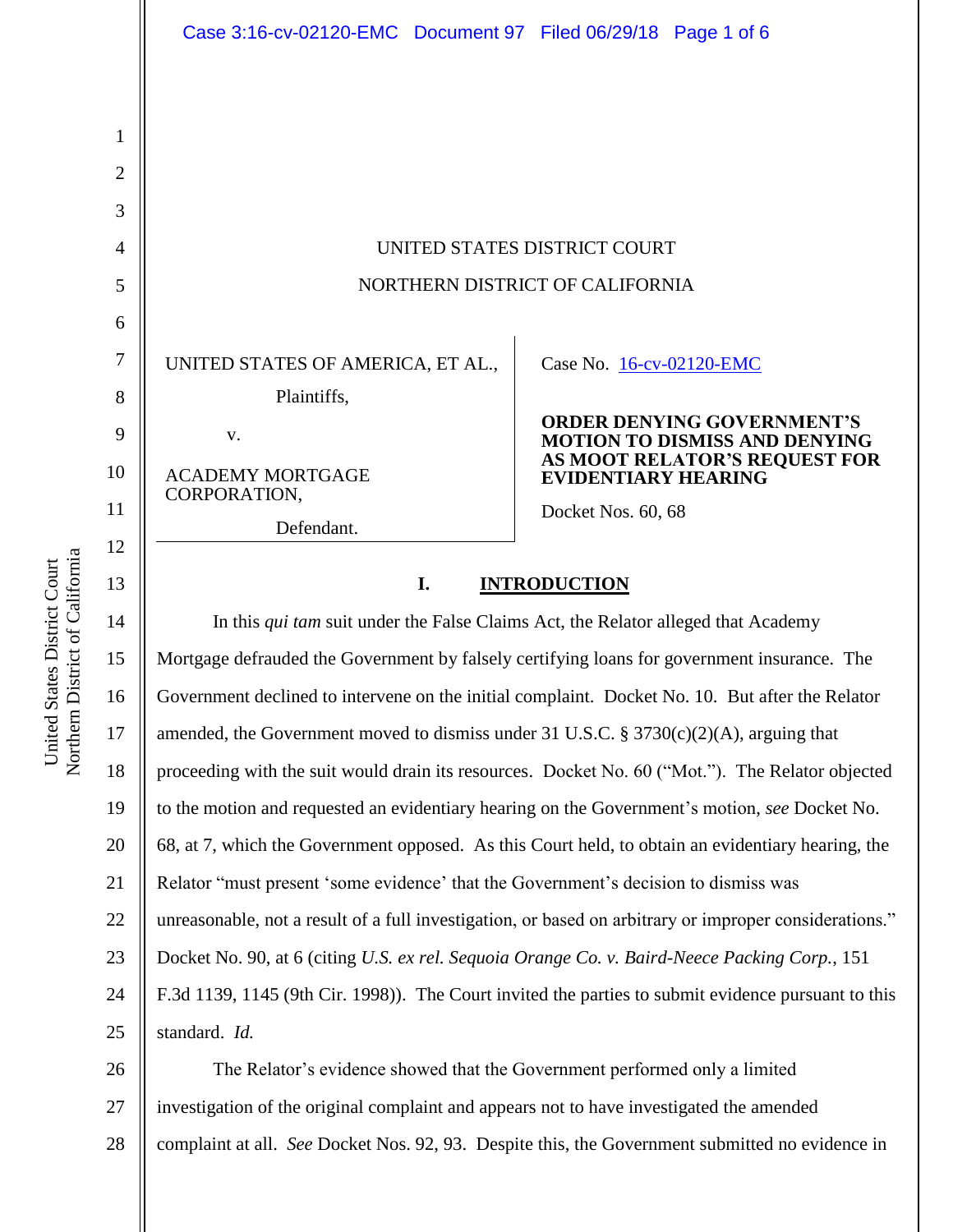1 2 3 4 response to the Court"s order. *See* Docket No. 94 ("Gov. Response"). Because the undisputed evidence shows that the Government did not perform a full investigation of the amended complaint, its motion to dismiss is **DENIED**. Accordingly, the Relator's request for an evidentiary hearing is **DENIED** as moot.

# **II. DISCUSSION**

6

5

7

8

9

10

11

12

13

14

15

16

17

18

19

20

# A. The Relator"s Request for an Evidentiary Hearing

As the Court previously determined, the Relator may obtain an evidentiary hearing regarding the Government"s decision to dismiss if the Relator makes a prima facie showing "that the . . . dismissal is unreasonable in light of existing evidence, that the Government has not fully investigated the allegations, or that the Government"s decision was based on arbitrary or improper considerations." *Sequoia Orange*, 151 F.3d at 1145 (quoting S. Rep. No. 99-345, at 26 (1986)).

The Relator's evidence meets that standard. Based on the evidence in the record, the Government's investigation of the original complaint consisted only of interviewing the Relator and examining documents produced by her. *See* Docket No. 92-1 ("Thomas Decl.") ¶¶ 11-14. The documents pertained only to misconduct at the particular branch of Academy Mortgage where the Relator had been employed, did not concern "high-level malfeasance or fraud from senior executives in the company," and provided "no testimony from employees employed at [other] locations." *Id.* The Government conducted no additional investigation beyond reviewing this information, even turning down the Relator's counsel when he offered to provide additional information. *See id.* ¶ 17.

21 22 23 24 25 26 27 28 To be sure, the Government correctly notes that the original complaint did not allege any particular time period or location. The Government appears to have inferred from this that the initial complaint was limited to the time and location of the Relator's employment. *See* Gov. Response at 18. Regardless of whether this was a reasonable interpretation of the complaint, the *amended* complaint explicitly expanded the allegations to the whole statute-of-limitations period (six years) and alleged nationwide misconduct. In response, the Government offers no evidence that it conducted any further investigation; it merely stated that it "did not concede that it performed no investigation of the amended complaint." Gov. Response at 20. Thus, the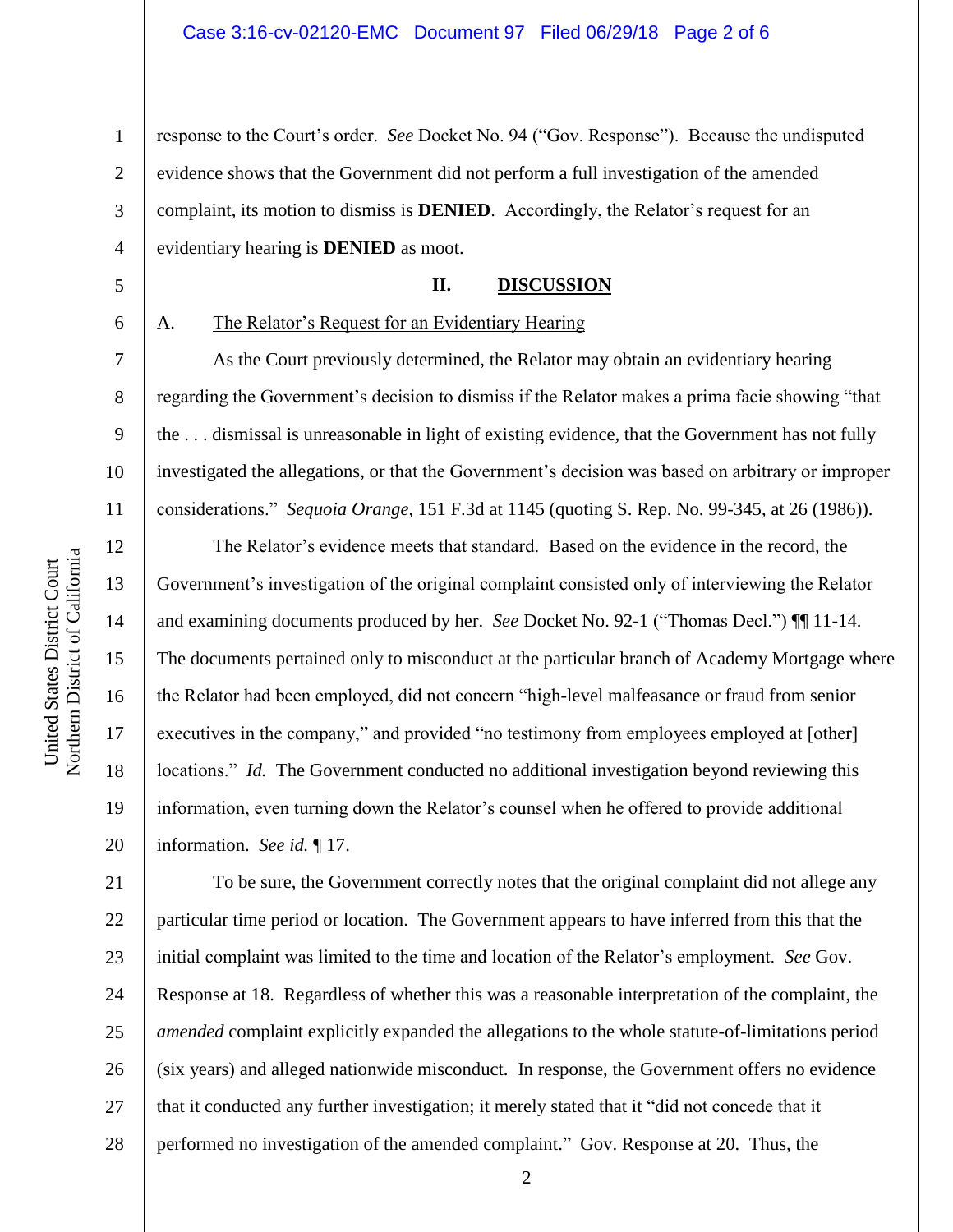### Case 3:16-cv-02120-EMC Document 97 Filed 06/29/18 Page 3 of 6

Government seeks to dismiss a suit alleging nationwide misconduct over six years, even though it investigated misconduct at only one branch of Academy Mortgage for a period of approximately 1.5 years—and only to the extent that information was provided by the Relator herself.

A more complete investigation was well within the Government's ability. For example, the Relator submitted evidence that Academy Mortgage received more than \$157 million in FHA insurance claims between 2010 and 2017. *See* Docket No. 93 ("Ferris Decl.") ¶¶ 17-18. The Relator obtained this evidence from the Government itself by filing a FOIA request with the Department of Housing and Urban Development. *See id.* ¶¶ 3-4. The Relator also analyzed publicly available Neighborhood Watch data to show that loans originated by Academy Mortgage are more likely to be seriously delinquent or to result in claims. *See* Docket No. 92-10. The Government has access to that data. Additionally, the Relator, with the resources of a sevenattorney law firm, conducted additional investigation after the Government"s declination and before the Relator's amendment, interviewing 17 witnesses regarding Academy Mortgage's alleged misconduct. *See* Ferris Decl. ¶ 39. The Government argues that these witnesses were not "suggested by [the Relator's] personal knowledge" and was rather an "independent investigation" by the Relator"s counsel, Gov. Response at 18, but that has no bearing on whether the Government could have conducted a similar investigation. All of this suggests that the Government, with its considerable resources, could have easily conducted additional investigation to assess the potential recovery in this case before moving to dismiss. Whatever the precise contours of a "full investigation" may be, the Government has not conducted such investigation in this case.

21 22 23 24 25 26 27 28 The Government"s primary response in justifying its failure to conduct a further investigation is that the Relator was difficult to work with and refused to file the amended complaint under seal, denying the Government the opportunity to investigate the amended complaint. *See* Gov. Response at 4-5, 8-11. While the Relator could have requested that the amended complaint be filed under seal, it is unlikely that a seal would have been granted since the basic thrust of the amended complaint is substantially similar to that of the initial complaint. *See E. Bay Mun. Util. Dist. v. Balfour Beattty Infrastructure, Inc.*, No. 13-cv-2032-WHO, 2014 WL 2611312, at \*2-3 (N.D. Cal. June 11, 2014) (holding that an amended complaint need not be filed

1

2

3

4

5

6

7

8

9

10

11

12

13

14

15

16

17

18

19

20

3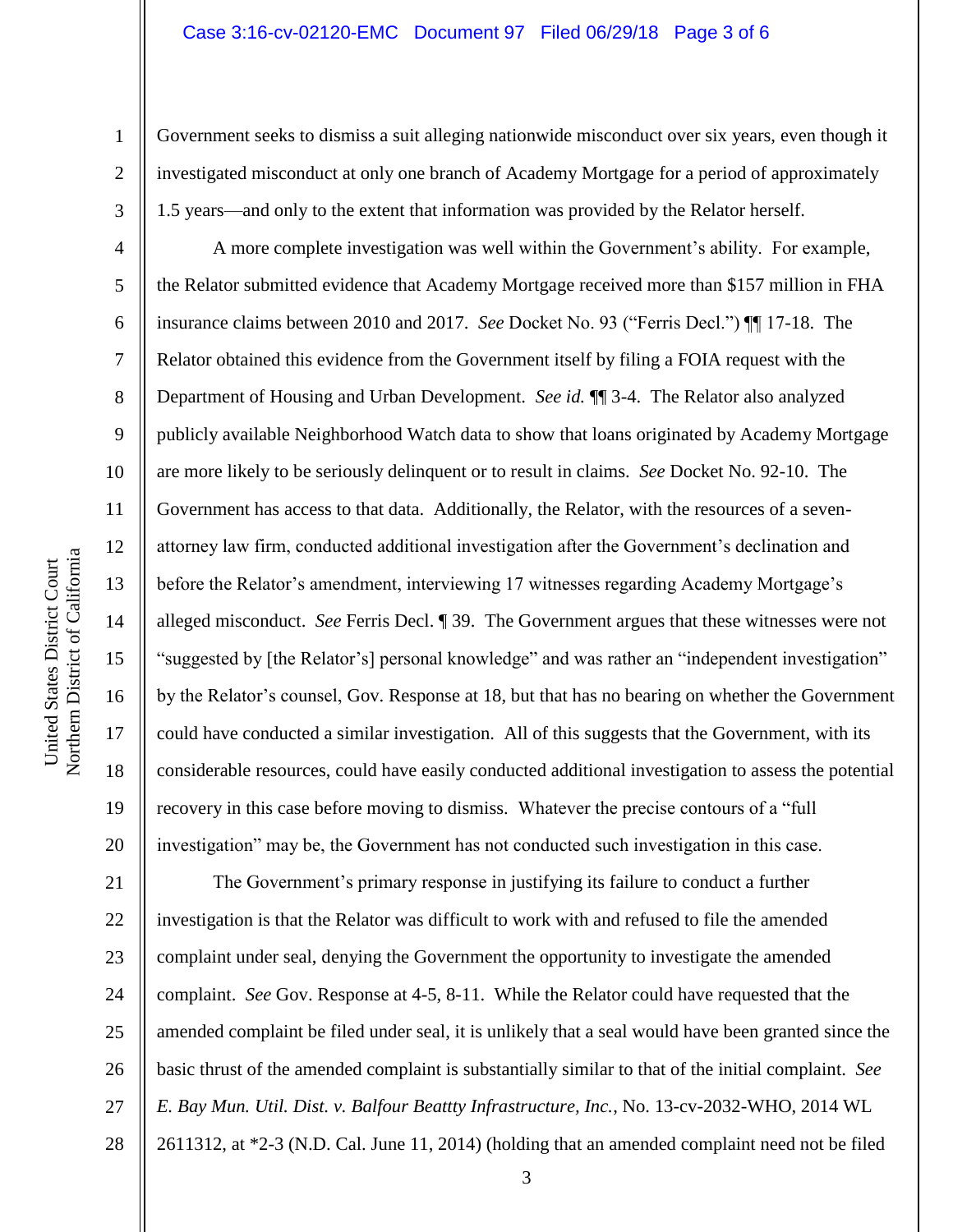### Case 3:16-cv-02120-EMC Document 97 Filed 06/29/18 Page 4 of 6

Northern District of California Northern District of California United States District Court

United States District Court

24

1 2 3 4 5 6 7 8 9 10 11 12 13 14 15 16 17 18 19 under seal where it is "substantially similar" to the initial complaint). The fundamental misconduct alleged—fraudulent certification by Academy Mortgage of loans insured by the Government—remained unchanged, even though the amended complaint fleshed out the prior allegations. *Compare* Docket No. 1 (initial complaint), *with* Docket No. 45 (amended complaint). In any event, the Relator"s failure to request sealing did not prevent the Government from completing a full investigation. The seal period in *qui tam* suits under the False Claims Act is meant to facilitate government investigation without tipping off the defendant. *See Balfour Beatty Infrastructure*, 2014 WL 2611312, at \*3. However, the suit here had already been unsealed following the Government's declination to proceed with the initial complaint. *See* Docket No. 10. Academy Mortgage was therefore already alerted to the allegations of fraudulent certification of loans. In these circumstances, sealing the amended complaint would do little to aid the Government's investigation. Indeed, the undisputed evidence shows that the Government declined the Relator"s offer to send the Government additional information before the initial seal period expired. *See* Thomas Decl. ¶¶ 19-23. In fact, the Government voluntarily cut short the seal period by about three months. *See* Docket No. 9 (order granting the Government an extension on the seal through March 23, 2017); Docket No. 10 (the Government"s declination to intervene, filed December 28, 2017). The Relator's failure to file the amended complaint under seal did not prejudice the Government nor absolve it of its responsibility to conduct a full investigation prior to moving to dismiss.

20 21 22 23 The Relator"s unrebutted evidence shows that the Government failed to conduct a full investigation of the amended complaint. Because the evidence is unrebutted and thus undisputed, there is no need for an evidentiary hearing. *See United States v. Batiste*, 868 F.2d 1089, 1093 (9th Cir. 1989). Instead, the Court proceeds to the merits of the Government"s motion to dismiss.

B. The Government"s Motion to Dismiss

25 26 27 28 The False Claims Act provides, "The Government may dismiss the action notwithstanding the objections of the person initiating the action if the person has been notified by the Government of the filing of the motion and the court has provided the person with an opportunity for a hearing on the motion." 31 U.S.C. § 3730(c)(2)(A). *Sequoia Orange* reads this provision to incorporate a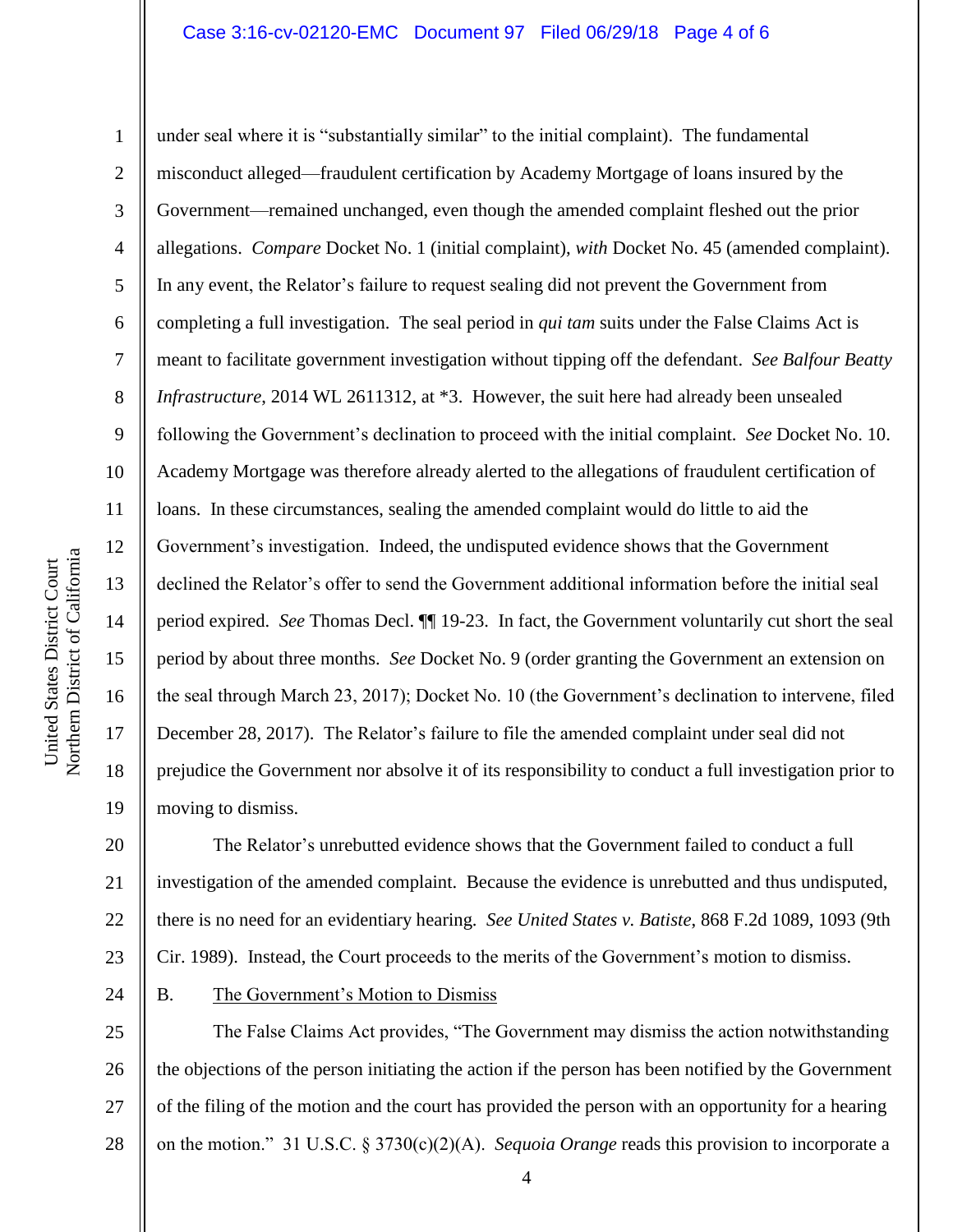### Case 3:16-cv-02120-EMC Document 97 Filed 06/29/18 Page 5 of 6

1

2

3

4

5

6

7

8

9

burden-shifting approach for adjudicating dismissal. First, the Government must identify a valid government purpose and demonstrate a rational relation between dismissal and that purpose. *See Sequoia Orange*, 151 F.3d at 1145. Then, the burden shifts to the relator "to demonstrate that dismissal is fraudulent, arbitrary and capricious, or illegal." *Id.* (quoting the district court below). This approach "respect[s] the Executive Branch"s prosecutorial authority by requiring no greater justification of the dismissal motion than is mandated by the Constitution itself." *Id.* at 1146.

As to the first step, the Government submits that the dismissal would permit it to achieve a valid government purpose by conserving resources that litigation would otherwise consume. *See*  Mot. at 6-8. In response, the Relator disputes that the Government conducted a sufficient costbenefit analysis to satisfy the first step. *See* Docket No. 79, at 7-8. In particular, it argues that the Government failed to consider and meaningfully assess the potential proceeds from the suit, *i.e.*, the "benefit" of the cost-benefit analysis. *See id.* By failing to conduct a minimally adequate investigation, the Government fails the first test.

Even if the Government prevailed on the first step, the Relator carried her burden on the second step. In establishing the burden-shifting framework, *Sequoia Orange* noted that "[t]his standard . . . draws significant support from the Senate Report . . . which explained that the relators may object if the government moves to dismiss without reason. A hearing is appropriate "if the relator presents a colorable claim that the settlement or dismissal is unreasonable in light of existing evidence, that the Government has not fully investigated the allegations, or that the Government's decision was based on arbitrary or improper considerations."" *Id.* (citations omitted) (quoting S. Rep. No. 99-345, at 26). Logically, the bases for obtaining an evidentiary hearing, if ultimately proven, also provide the bases to find the Government's motion to dismiss "fraudulent, arbitrary and capricious, or illegal," in the context of a *qui tam* suit under the False Claims Act. Otherwise the evidentiary hearing would be superfluous to the determination of dismissal. In light of *Sequoia Orange*, the Court denies the Government's motion to dismiss the complaint because the complaint has not been fully investigated.

27 28 This result is consistent with the requirement that once the Government declines to intervene in a *qui tam* action, it must demonstrate "good cause" in order to intervene subsequently.

16

17

18

19

20

21

22

23

24

25

26

5